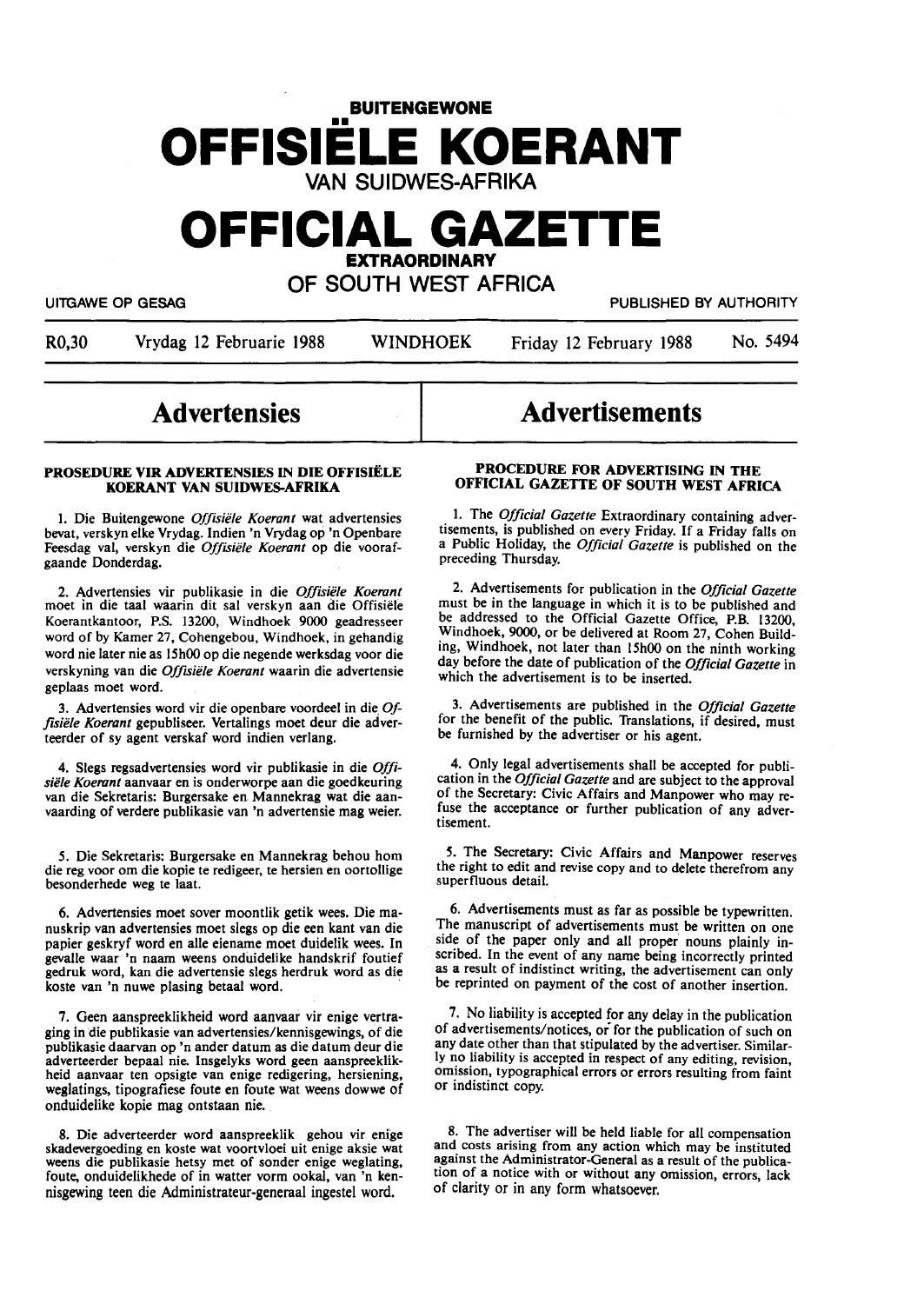9. Die jaarlikse intekengeld op die *Offisiele Koerant* is R25 plus belasting posvry in hierdie gebied en die Republiek van Suid-Afrika, verkrygbaar by Star Binders & Printers, Posbus 56, Windhoek, 9000. Oorsese intekenaars moet posgeld vooruitbetaal. Enke! eksemplare van die *Offisiele Koerant* is verkrygbaar van Star Binders & Printers, Posbus 56, Windhoek, 9000 teen die prys soos gedruk op eksemplaar. Eksemplare word vir slegs twee jaar in voorraad gehou.

10. Die koste vir die plasing van kennisgewings is soos volg en is betaalbaar by wyse van tjeks, wissels, pos- of geldorders:

#### **LYS VAN VASTE TARIEWE**

| <b>GESTANDAARDISEERDE</b><br><b>KENNISGEWINGS</b>                                                                                                                                                              | Tarief per<br>plasing<br>R |
|----------------------------------------------------------------------------------------------------------------------------------------------------------------------------------------------------------------|----------------------------|
| Oordrag van besigheid                                                                                                                                                                                          | 3,25                       |
| Aktes: Verlore dokumente                                                                                                                                                                                       | 6,00                       |
|                                                                                                                                                                                                                | 5,00                       |
| Boedelwettekennisgewings: Vorms J. 187, 193,<br>197, 295, 297, 517 en 519                                                                                                                                      | 2,00                       |
| Derdepartyassuransie-eise om skadevergoeding.                                                                                                                                                                  | 2,50                       |
| Insolvensiewet- en maatskappywettekennisge-<br>wings: J. 28, J. 29. Vorms 1 tot 9                                                                                                                              | 4,00                       |
| L.W. - Vorms 2 en 6 - bykomstige verklarings<br>volgens woordetaltabel, toegevoeg tot die basie-<br>se tarief.                                                                                                 |                            |
| Naamsverandering (vier plasings)                                                                                                                                                                               | 60,00                      |
| Naturalisasiekennisgewings (insluitende 'n her-<br>druk vir die adverteerder)                                                                                                                                  | 2,00                       |
| Onopgeëiste geld — slegs in die Buitengewone $Of$ -<br>fisiële Koerant sluitingsdatum 15 Januarie (per in-<br>skrywings van "naam, adres en bedrag")                                                           | 0,80                       |
| Slagterskennisgewings                                                                                                                                                                                          | 5,00                       |
| Slumopruimingshofkennisgewings, per perseel                                                                                                                                                                    | 4,00                       |
| Verlore lewensversekeringspolisse                                                                                                                                                                              | 2,00                       |
| NIE-GESTANDAARDISEERDE KENNISGEWINGS                                                                                                                                                                           |                            |
| Maatskappykennisgewings:                                                                                                                                                                                       | R                          |
| Kort kennisgewings: Vergaderings, besluite, aanbod<br>van skikking, omskepping van maatskappye, vry-<br>willige likwidasie, ens.: sluiting van lederegisters<br>vir oordragte en/of verklarings van dividende. | 11.00                      |
| Dranklisensiekennisgewings (in Buitengewone Of-<br>fisiële Koerante, t.w. (Junie/Tvl.; November/<br>Kaap; Januarie/OVS; April/Natal) per tweetalige<br>aansoek                                                 | 7,00                       |
| Verklaring van dividende met profytstate, notas in-<br>gesluit                                                                                                                                                 | 25,00                      |
| Lang kennisgewings: Oordragte, veranderings met<br>betrekking tot aandele of kapitaal, aflossings, be-                                                                                                         |                            |
| sluite, vrywillige likwidasies                                                                                                                                                                                 | 37,00                      |
| Handelsmerke in Suidwes-Afrika                                                                                                                                                                                 | 11,00                      |

Likwidateurs en ander aangesteldes se kennisge-

wings . . . . . . . . . . . . . . . . . . . . . . . . . . . . . . . . . . . . 7,00

9. The subscription for the *Official Gazette* is R25 plus GST per annum, post free in this territory and the Republic of South Africa, obtainable from Star Binders and Printers, P.O. Box 56, Windhoek, 9000. Postage must be prepaid by overseas subscribers. Single copies of the *Official Gazette*  are obtainable from Star Binders & Printers, P.O. Box 56, Windhoek 9000, at the price as printed on copy. Copies are kept in stock for two years only.

10. The charge for the insertion of notices is as follows and is payable in the form of cheques, postal or money orders:

#### **LIST OF FIXED TARIFF RATES**

| STANDARDISED NOTICES                                                                                                                                                                                      | Rate per<br>insertion<br>R |
|-----------------------------------------------------------------------------------------------------------------------------------------------------------------------------------------------------------|----------------------------|
| Transfer of business                                                                                                                                                                                      | 3,25                       |
| Deeds: Lost documents                                                                                                                                                                                     | 6,00                       |
| Business notices                                                                                                                                                                                          | 5,00                       |
| Administration of Estates Acts Notices, Forms<br>J. 187, 193, 197, 295, 297, 517 and 519                                                                                                                  | 2,00                       |
| Third party insurance claims for compensation.                                                                                                                                                            | 2,50                       |
| Insolvency Act and Company Acts Notices: J. 28,<br>J. 29. Forms 1 to 9                                                                                                                                    | 4,00                       |
| $N.B.$ - Forms 2 and 6 - additional statements<br>according to word count table, added to the basic<br>tariff.                                                                                            |                            |
| Change of name (four insertions) $\dots\dots\dots\dots$                                                                                                                                                   | 60,00                      |
| Naturalisation notices (including a reprint for the<br>advertiser)                                                                                                                                        | 2,00                       |
| Unclaimed moneys - only in the Official Gazette<br>Extraordinary, closing date 15 January (per entry<br>of "name, address and amount")                                                                    | 0,80                       |
| Butchers' notices                                                                                                                                                                                         | 5,00                       |
| Slum Clearance Court Notices, per premises                                                                                                                                                                | 4,00                       |
| Lost life insurance policies                                                                                                                                                                              | 2,00                       |
| NON-STANDARDISED NOTICES                                                                                                                                                                                  |                            |
| Company notices:                                                                                                                                                                                          | R                          |
| Short notices: Meetings, resolutions, offers of com-<br>promise, conversions of companies, voluntary<br>windings-up, etc.: closing of members' registers<br>for transfer and/or declarations of dividends | 11,00                      |
| Liquor Licence Notices (In Official Gazette, Ex-<br>traordinary viz. (June/Tvl; November/Cape;<br>January/O.F.S.; April/Natal), per bilingual                                                             | 7,00                       |
| Declaration of dividends with profit statements, in-<br>cluding notes                                                                                                                                     | 25,00                      |
| Long notices: Transfers, changes in respect of<br>shares or capital, redemptions, resolutions, volun-<br>tary liquidations                                                                                | $37,00^{\circ}$            |
| Trade marks in South West Africa                                                                                                                                                                          | 11.00                      |
| Liquidators' and other appointees' notices                                                                                                                                                                | 7,00                       |

ú,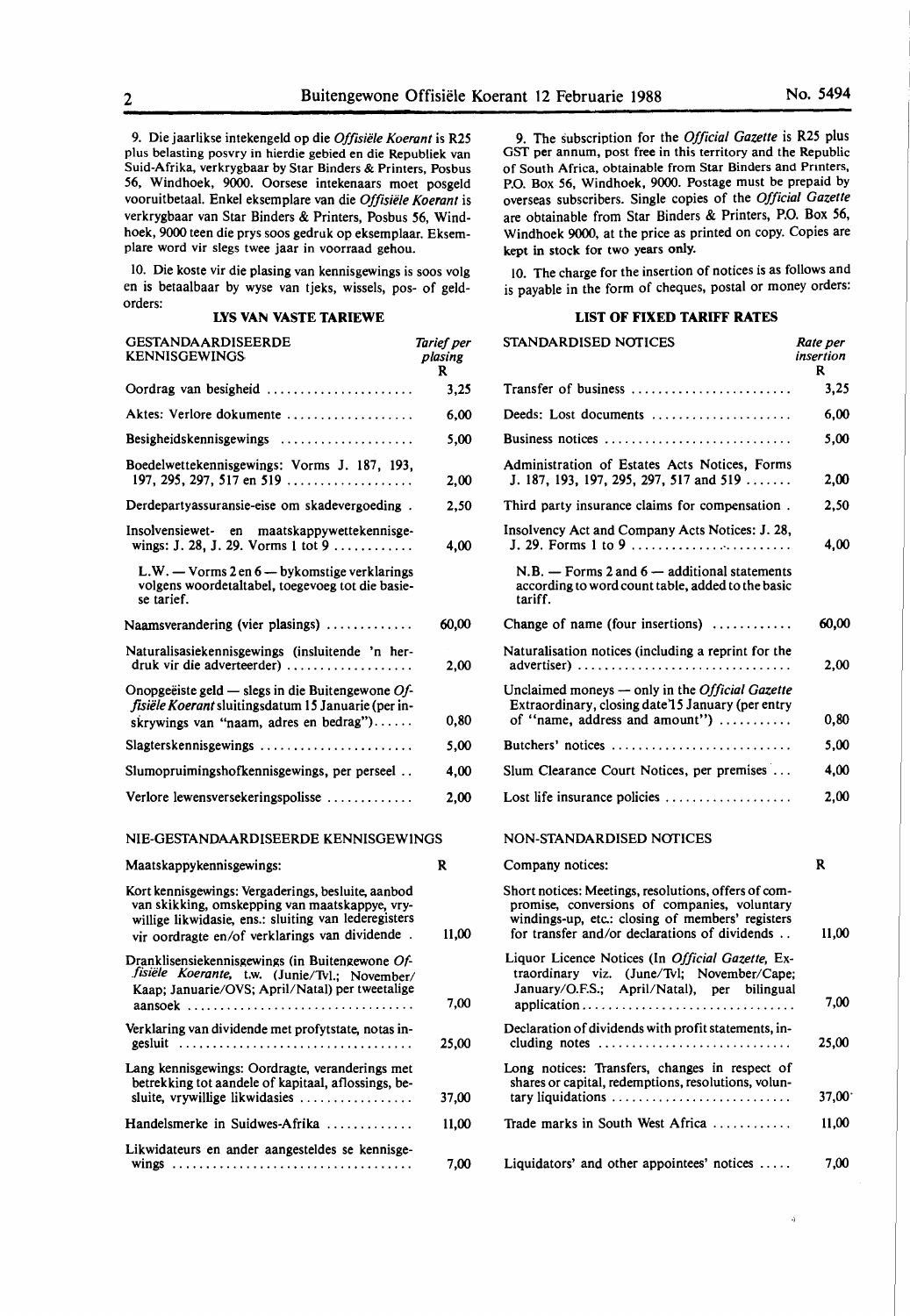### GEREGTELIKE EN ANDER OPENBARE VERKOPE:

| Geregtelike verkope                    | 18.00                  |
|----------------------------------------|------------------------|
| Openbare veilings, verkope en tenders: | 6.00<br>15.00<br>23.00 |

#### ORDERS VAN DIE HOF:

#### Voorlopige en finale likwidasies of sekwestrasies 14,00

| Vermindering of verandering in kapitaalsame-<br>smeltings, aanbod van skikking | 37.00 |
|--------------------------------------------------------------------------------|-------|
| Geregtelike besture, kurator bonis en soortgelyke                              |       |
| en uitgebreide bevel nisi                                                      | 37.00 |
| Verlenging van keerdatum                                                       | 4.00  |
| Tersydestellings en afwysings van petisies (J. 158)                            | 4,00  |

11. Die koste vir die plasing van advertensies, behalwe die kennisgewings wat in paragraaf 10 genoem word. is teen die tarief van 56c per cm dubbelkolom. (Gedeeltes van 'n cm moet as voile cm bereken word).

12. Geen advertensie word geplaas tensy die koste nie vooruitbetaal is nie. Tjeks, wissels, pos- en geldorders moet aan die Sekretaris,: Burgersake en Mannekrag betaalbaar gemaak word.

### SALES IN EXECUTION AND OTHER PUBLIC SALES:

| Sales in execution $\ldots \ldots \ldots \ldots \ldots \ldots \ldots$ | 18.00                  |
|-----------------------------------------------------------------------|------------------------|
| Public auctions, sales and tenders:                                   | 6.00<br>15.00<br>23.00 |

#### ORDERS OF THE COURT:

| Provisional and final liquidations or sequestra-  | 14.00 |
|---------------------------------------------------|-------|
|                                                   |       |
| Reduction or change in capital mergers, offers of | 37,00 |
| compromise                                        |       |
| Judical managements, curator bonis and similar    |       |
| and extensive rule nisi                           | 37.00 |
| Extension of return date                          | 4.00  |
| Supersession and discharge of petitions (J. 158)  | 4.00  |

11. The charge for the insertion of advertisements other than the notices mentioned in paragraph 10 is at the rate of 56c per cm double column. (Fractions of a cm must be calculated as a cm).

12. No advertisements shall be inserted unless the charge is prepaid. Cheques, drafts, postal or money orders must be made payable to the Secretary: Civic Affairs and Manpower.

#### **Vorm/Form J 187 LIKWIDASIE- EN DISTRIBUSIEREKENING IN BES10RWE BOEDELS WAT TER INSAE LE**

lngevolge artikel 35(5) van Wet 66 van 1965, word hierby kennis gegee dat duplikate van die likwidasie- en distribusierekenings (eerste en finale, *tensy anders vermeld)* in die boedels hieronder vermeld, in die kantore van die Meester en Landdroste soos vermeld en gedurende 'n tydperk van 21 **dae**  (of korter of langer *indien spesiaal vermeld)* vanaf gemelde datums of vanaf datum van publikasie hiervan, as dit later is, ter insae lê van alle persone wat daarby belang het.

lndien binne genoemde tydperk geen besware daarteen by die betrokke Meester ingedien word nie, gaan die eksekuteurs oor tot die uitbetalings ingevolge gemelde rekenings.

275/87 VAN SCHALKWYK Gabriel Gerhardus, 3810165065003, Schoppenhauerstraat 23, Windhoek, 9000. Windhoek. Boland Bank Beperk, Kaiserstraat 277, Posbus 1516, Windhoek, 9000.

475/87 **SWART** Gerrit, 630818 5014 009, Germanuelstraat 31, Otjiwarongo. Petrusa Swart (gebore Human), 650504 0014 005, Otjiwarongo, Windhoek. Die Bestuurder, Bankorptrust Beperk, Posbus 680, Bellville. (Eksekuteur).

361/87 HERBERGER Otto Heinrich, 060715 5006 00 2, 42 Blohm Street, Windhoek, SWA/Namibia. Anni Herberger (born Klein), 110428 0003 **00** 4, Second & Final Liquidation and Distribution Account. Windhoek. A.E. Hogan-Fleming, Attorney, Executor/Agent for Executors, 39 Herschel Road, Claremont, 7700 Cape Town, South Africa.

#### **LIQUIDATION AND DISTRIBUTION ACCOUNTS IN**  DECEASED ESTATES LYING FOR INSPECTION

In terms of section 35(5) of Act 66 of 1965, notice is hereby given that copies of the liquidation and distribution accounts (first and final, *unless otherwise stated)* in the estates specified below will be open for the inspection of all persons interested therein for a period of 21 days (or shorter or longer if *specially stated)* from the date specified or from the date of publication hereof, whichever may be the later, and at the offices of the Master and Magistrates as stated.

Should no objection thereto be lodged with the Master concerned during the specified period, the executors will proceed to **make** payments in accordance with the accounts.

632/87 SMALL George, 230107 5032 00 3, Porterstraat 24, Porterville en Elfde Laan El9, Oranjemund. Oranjemund, Windhoek. Bankorptrust Beperk, Posbus 680, Bellville 7535.

32/87 KIRST Hermann, 130618 5009 00 8, Sanderberg**weg** 17, Klein-Windhoek, Posbus 5244, Windhoek, 9000. Erika Irmgard Kirst (gebore: Stein). 201029 0008 009. Die Verbeterde Eerste en Finale Likwidasie- en Distribusiereken**ing.** Windhoek. Die Bestuurder, Bankorptrust Beperk, Posbus 680, Bellville, 7535 (Eksekuteur).

486/87 GILGE Franz Waldemar, 410927 5001 001, **5A**  Crohn Street, Windhoek. Windhoek. The Manager, Bankorptrust Limited, P O Box 680, Bellville, 7535 (Executor).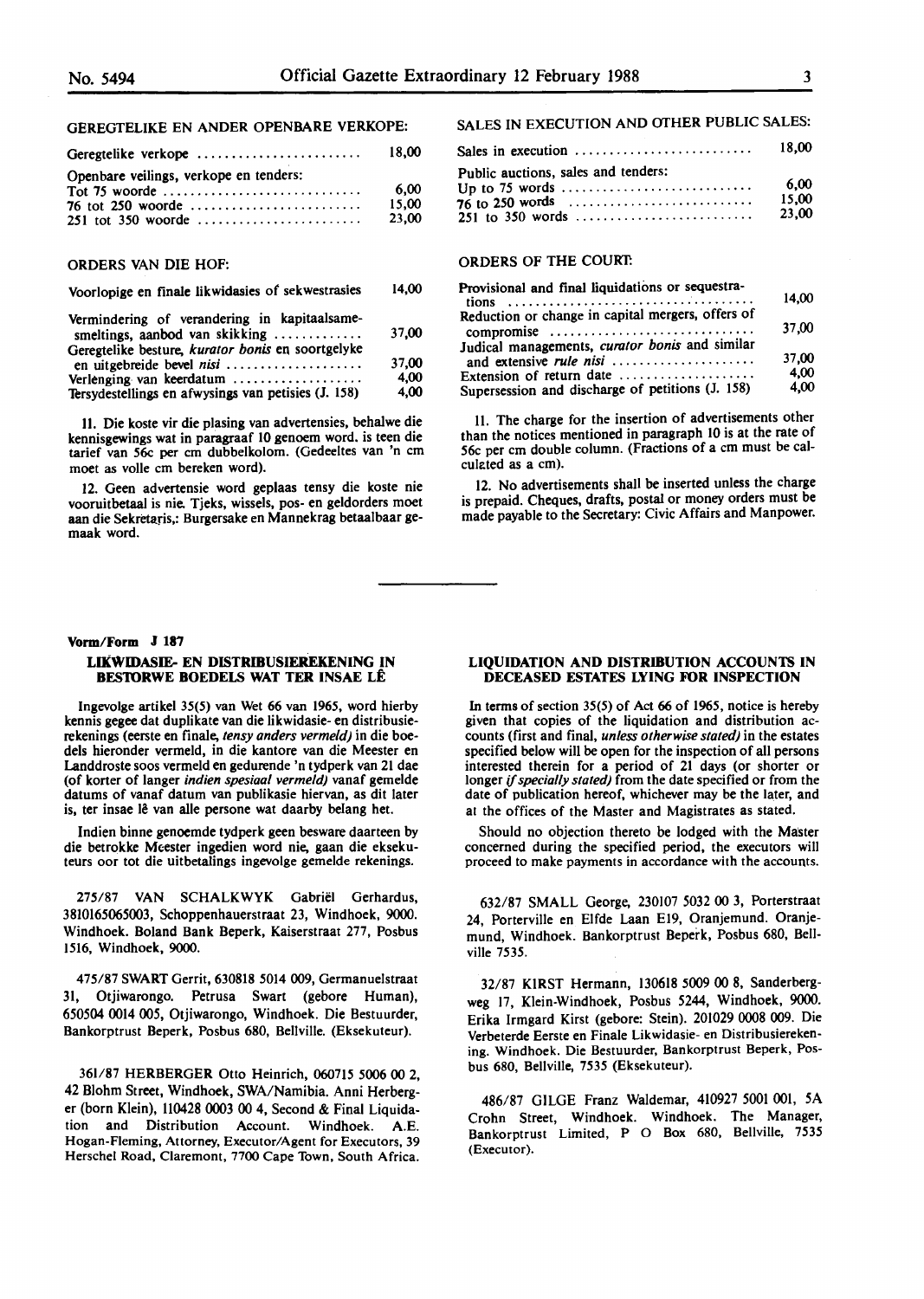7/1/2/5 NANGOMBE Martin, 21060lll00067, Erf 2628 Katutura, Windhoek. Verona Nangombe. 2502140500051. Windhoek. H.FW. von Seggern, PO Box 21616, Windhoek 9000.

519/87 VISAGIE Jacobus Erlank, 08 0911 5012 001, Windhoek-distrik. Windhoek. Bank Windhoek Beperk, Posbus 15, Windhoek 9000.

460/87 STEYN Elizabeth Helena, 981128 0014 102, Grootfontein-distrik. Grootfontein, Windhoek. Bank Windhoek Beperk, Posbus 15, Windhoek 9000.

#### **Vonn/Fonn J 193**

#### **KENNISGEWING AAN KREDITEURE IN BES10RWE BOEDELS**

Alie persone wat vorderinge het teen die boedels hieronder vermeld, word hierby versoek om hul vorderinge by die betrokke eksekuteurs en binne 'n tydperk van 30 dae (of andersins soos aangedui) gereken vanaf die datum van publikasie hiervan in te lewer. Die inligting word verstrek in die volgorde: Boedelnommer, familienaam en voorname, geboortedatum, persoonsnommer, laaste datum, familienaam, geboortedatum en persoonsnommer; naam en adres van eksekuteurs of gemagtigde agent, tydperk toegelaat vir lewering van vorderings indien anders as 30 dae.

1/88 OSBORN Kruger De Wet, Windhoek, 23 Mei 1927, 270523 5008 00 2, Plaas Excelsior, Distrik Windhoek. 23 Desember 1987. Hendrina Johanna Osborn. 30 Junie 1937. 370630 0005 00 *5.* Eerste Nasionale Batebestuur en Trustmaatskappy Beperk, Posbus 448, Windhoek, 9000.

> 22/88 LOFTIE-EA10N Gieliam Lohannes, Windhoek, *5*  Julie 1939, 390705 *50* 1400 8, Fritschestraat 10, Pionierspark Windhoek. 16 Januarie 1988. Muller & Brand, Posbus 2073, Windhoek.

#### **Vorm/Form 517**

#### **KENNISGEWING AAN KREDITEURE IN BES10RWE BOEDELS**

Alie persone wat vorderinge het teen die boedels in die bylae vermeld, word versoek om sodanige vorderings binne 'n tydperk van 30 dae (of andersins soos aangedui) vanaf die datum van publikasie hiervan by die betrokke eksekuteurs in te lewer.

HUISAMEN Hendrika Cornelia Gezina, 14.10.1897, 971014 01 0001 3, Lüderitz, 27.12.1987. Weduwee. Standard Bank SWA Bpk., (Geregistreerde Bank), Trustee Tak, Posbus 2164, Windhoek 9000, 30 dae, Windhoek SWA.

> GARTNER Elise Mathilde, 24 April 1909, 090424 0009 00 4, Otjiwarongo, 2 Januarie 1988, Widow, Standard Bank SWA Ltd., (Registered Bank), Trustee Branch P O Box 2164, Windhoek 9000, 30 days, Windhoek **SWA.**

#### **NOTICE 10 CREDl10RS IN DECEASED ESTATES**

All persons having claims against the estates specified in the schedule, are called upon to lodge their claims with the executors concerned within a period of 30 days (or otherwise as indicated) from the date of publication hereof.

VAN DER WESTHUIZEN Lucas Petrus, 6/2/1928, 280206 5009 00 0, Hentiesbaai, 4.1.1988. Van der Westhuizen Gesina Susanna Maria, Standard Bank SWA Bpk., (Geregistreerde Bank), Trustee Tak, Posbus 2164, Windhoek 9000, 30 dae, Windhoek **SWA.** 

#### **NOTICE TO CREDITORS IN DECEASED ESTATES**

All persons having claims against the estates mentioned below are hereby called upon to lodge their claims with the executors concerned, whithin 30 days (or otherwise as indicated) calculated from the date of publication hereof. The information is given in the following order: Estate number, surname and christian names, date of birth, identity number, last address, date of death; surviving spouse's names, surname, date of birth and identity number; name and address of executor or authorised agent, period allowed for lodgement of claims if other than 30 days.

13/88 VAN RENSBURG Nicolaas Johannes, Windhoek, 16 Desember 1917, 171216 5002 00 6, Karl Albrechts Oue Tehuis, Grootfontein. 15 Desember 1987. Eerste Nasionale Batebestuur en Trustmaatskappy Beperk, Posbus 448, Windhoek, 9000.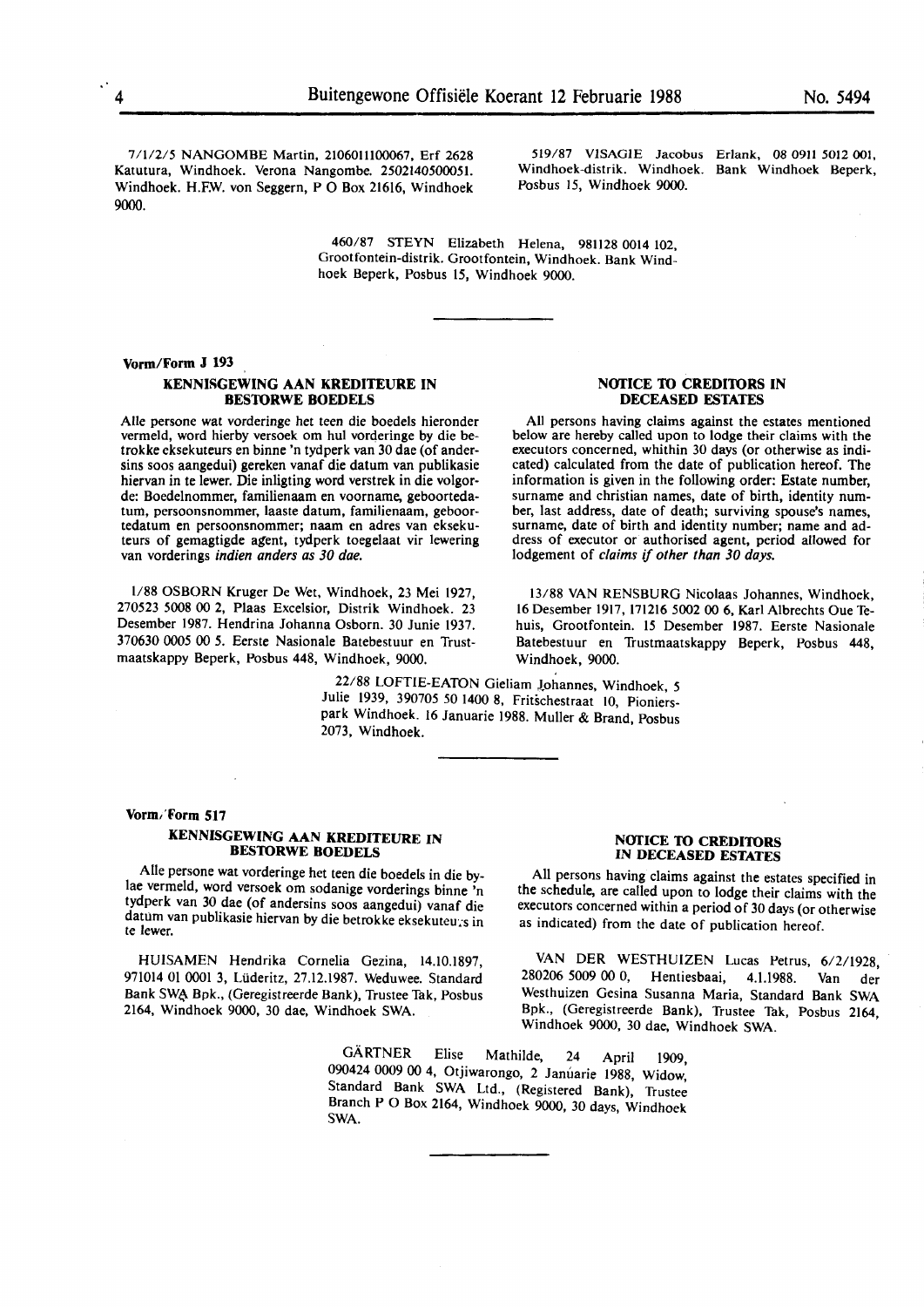**Vonn/Form 519** 

#### **LIKWIDASIE EN DISTRIBUSIEREKENING IN BESTORWE BOEDEL WAT TER INSAE LE**

Ingevolge Artikel 35(5) van Wet 66 van 1965 word hierby kennis gegee dat die likwidasie- en distribusierekening in die Boedel in die **Bvlae** vermeld in die kantore van die Meester van die Hooggeregshof en Landdros soos vermeld vir 'n tydperk van 21 dae vanaf die datum van publikasie hiervan (of andersins soos aangedui) ter insae sal le vir alle persone **wat**  daarby belang het.

Indien geen besware daarteen by die Meester binne die gemelde tydperk ingedien word nie, sal die eksekuteur tot uitbetaling daarvolgens oorgaan.

620/87 BREDENHANN Barend Christian Cornelius, 431230 5001 00 *5,* Windhoek. Eerste en Finale. Bredenhann Petronella Johanna Jacoba, 12.2.1988, Windhoek. Standard Bank SWA Bpk., (Geregistreerde Bank) Trustee Tak, Posbus 2164, Windhoek 9000.

#### **LIQUIDATION AND DISTRIBUTION ACCOUNT IN DECEASED ESTATE LYING FOR INSPECTION**

In terms of Section 35(5) of Act 66 of 1965 notice is hereby given that the liquidation and distribution account in the Estate specified in the Schedule will be open for inspection of all persons interested therein for a period of 21 days from the date of publication hereof (or otherwise as indicated) at the offices of the Master of the Supreme Court and Magistrate, as stated.

Should no objection thereto be lodged with the Master during the specified period, the Executor will proceed to make payment in accordance therewith.

603/87 ELOFF Gesina Maria Magrietha, 300512 0030 00 8, Walvisbaai. Eerste en Finale. Eloff Sare! Johannes, 12 Februarie 1988, Windhoek, Walvisbaai. Standard Bank SWA Bpk., (Geregistreerde Bank), Trustee Tak, Posbus 2164, Windhoek 9000.

470/87 SCHWEIZER Emilie, 071016 0029 009, Okahandja/Otjiwarongo. First and Final, Widow. 12 February 1988. Windhoek. Otjiwarongo. Standard Bank Ltd., (Registered Bank), Trustee Branch, P O Box 2164, Windhoek **9000.** 

#### **KENNISGEWING VAN OORDRAG VAN BESIGHEID**

GELIEWE KENNIS TE NEEM dat daar by die volgende kwartaallikse sitting van die Handelslisensiehof, Mariental, vir die distrik Mariental aansoek gedoen sal word vir die oordrag van die Algemene Handelaar Lisensie, (Klerasie, Skoene en Skoeisel) tans gehou deur Maria Johanna M. Spies wie sake doen onder die naam en styl van Libra Modes te Erf Nr 80, Mariental, aan en ten gunste van Johannes Jacobus van Niekerk wie onder dieselfde naam en sty! op dieselfde erf sat sake doen vir eie rekening.

GEDATEER te MARIENTAL op die 27ste dag van Januarie 1988.

P W **VAN** HEERDEN & KIE PROKUREUR **VIR** PARTYE SKOOLSTRAAT POSBUS 13 MARIENTAL TELEFOON: 397 /8

### **KENNISGEWING VAN OORDRAG VAN BESIGHEID**

GELIEWE KENNIS TE NEEM dat daar by die volgende kwartaallikse sitting van die Handelslisensiehof, Mariental, vir die distrik Mariental aansoek gedoen sal word vir die oordrag van die Algemene Handelaar Lisensie, (Klerasie, Skoene en Skoeisel) tans gehou deur Elmerie Pretorius wie sake doen onder die naam en sty! van Tahiti te Erf Nr 48, Mariental, aan en ten gunste van Petronella Steyn wie onder dieselfde naam en sty! op dieselfde erf sal sake doen vir eie rekening.

GEDATEER te MARIENTAL Op die 27ste dag van Januarie 1988.

P W VAN HEERDEN & KIE PROKUREUR VIR PARTYE SKOOLSTRAAT POSBUS 13 MARIENTAL TELEFOON: 397/8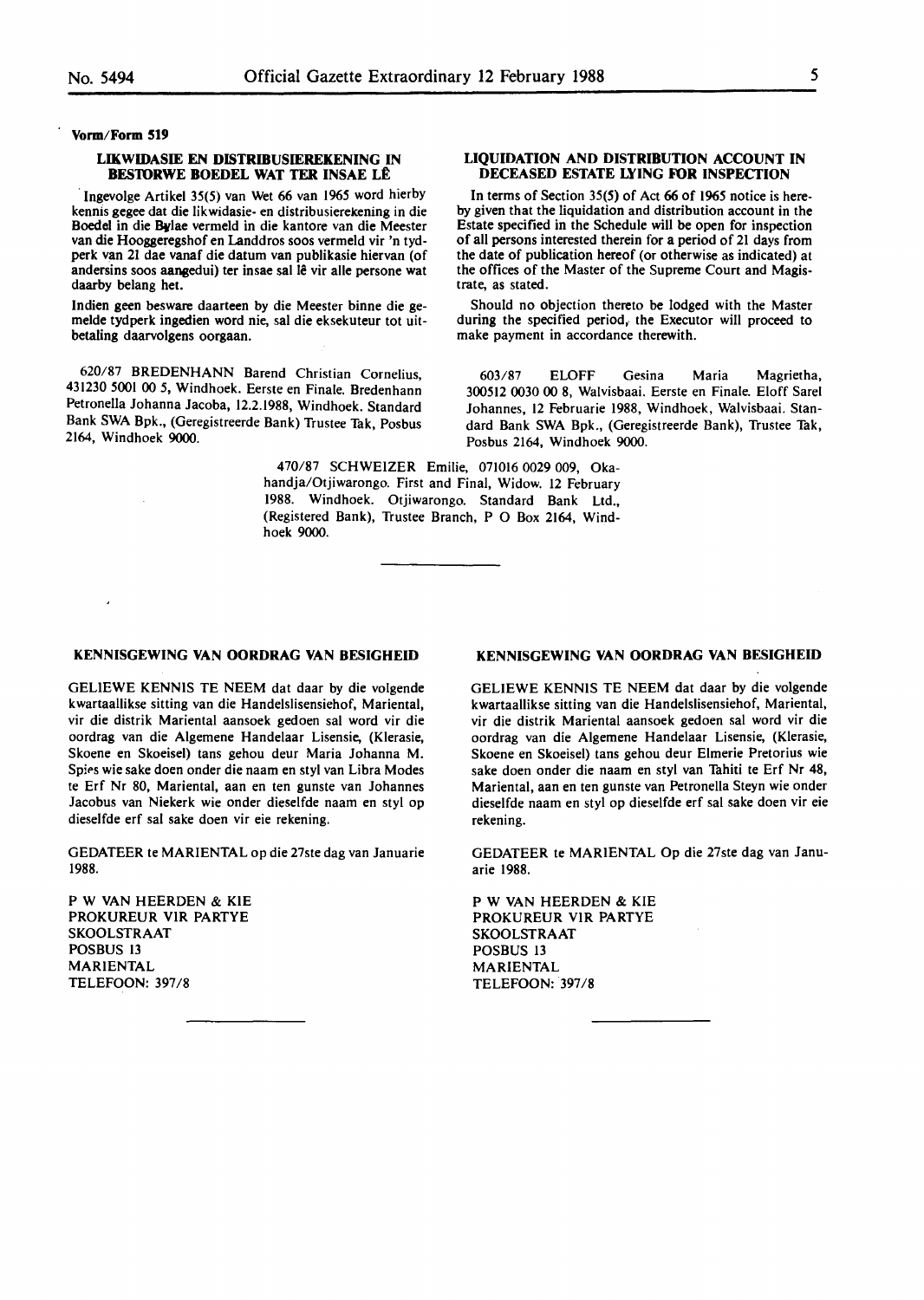#### **KENNISGEWING VAN OORDRAG VAN BESIGHEID**

GELIEWE KENNIS TE NEEM dat daar by die volgende kwartaallikse sitting van die Handelslisensiehof, Mariental, vir die distrik Mariental aansoek gedoen sal word vir die oordrag van die Algemene Handelaars Lisensie, tans gehou deur J.J. LOUBSER wie sake doen onder die naam en styl van Oriana Melkery te Plaas Oriana No. 253, Aranos, aan en ten gunste van ANDRIES GERHARDUS DU TOIT VAN DER MERWE wie onder dieselfde naam en sty! op dieselfde erf sal sake doen vir eie rekening.

GEDATEER te MARIENTAL op die 29ste dag van Januarie 1988.

P W VAN HEERDEN & **KIE**  PROKUREUR VIR PARTYE SKOOLSTRAAT POSBUS 13 MARIENTAL TELEFOON: 397/8

#### **KENNISGEWING VAN OORDRAG VAN BESIGHEID**

GELIEWE KENNIS TE NEEM dat daar by die volgende kwartaallikse sitting van die Handelslisensiehof, Mariental, vir die distrik Mariental aansoek gedoen sal word vir die oordrag van die Algemene Handelaar (Meubels) Lisensie, tans gehou deur JOHANNES COENRAAD BRONK-HORST wie sake doen onder die naam en styl van Plato Meubels te Erf Nr 58, Mariental, aan en ten gunste van JACOBUS ERASMUS SNYMAN wie onder dieselfde naam en sty! op dieselfde erf sal sake doen vir eie rekening.

GEDATEER te MARIENTAL op die 28ste dag van Januarie 1988.

P W VAN HEERDEN & **KIE**  PROKUREUR VJR PARTYE SKOOLSTRAAT POSBUS 13 MARIENTAL TELEFOON: 397 /8

### **KENNISGEWING VAN OORDRAG VAN BESIGHEID**

Geliewe kennis te neem dat (14) (VEERTIEN) dae na publikasie hiervan aansoek gedoen sal word by die Handelslisensiehof in die distrik van GROOTFONTEIN gehou te GROOTFONTEIN vir die oordrag van 'n Algemene Handelaars, Restaurant, Vars Produkte, Spuit- en Mineralewater en Tabak by Kleinmaatlisensies tans gehou deur DIANNE MARION BADHAM-THORNH!LL wat handel dryf as "THE VILLAGE COFFEE SHOP" te Erf Nr. 29A, GROOTFONTEIN aan SUSANNA HENDRIKA STRU-WIG wie op dieselfde perseel onder die naam "CAFE LA MODE" sal handel dryf vir sy eie rekening.

GERTENBACH & VAN ZYL POSBUS 43 GROOTFONTEIN 9000

#### **KENNISGEWING VAN VERKOOP VAN BESIGHEID OOREENKOMSTIG ARTIKEL** 34 **VAN WET 24 VAN 1936 (SOOS GEWYSIG)**

KENNIS geskied hiermee ooreenkomstig Artikel 34 van Wet No. 24 van 1936, soos gewysig dat JAN HENDRIK JO-HANNES DUVENHAGE wie handel dryf onder die naam en styl van BAMBI RESTAURANT, sy besigheid te Erf 15, Marie Brandtstraat, MARIENTAL verkoop en oorgedra het aan JOHANN VAN DER WESTHUIZEN wat die besigheid sal voortsit by dieselfde adres en onder dieselfde naam vir hul uitsluitlike voordeel en rekening.

GEDATEER te MARIENTAL op hierdie 3de dag van FEBRUARIE 1988.

PROKUREURS VIR DIE PARTYE **P** W VAN HEERDEN & **KIE**  Posbus 13 Skoolstraat, Mariental.

#### **KENNISGEWING VAN OORDRAG VAN BESIGHEID**

Kennis geskied hiermee dat, veertien dae na publikasie hiervan, aansoek gedoen sal word by die Landdros te Usakos vir die oordrag van die Algemene Handelaars- en Patente- en Eiendomsmedisynelisensies, tans gehou deur H R EGNER wie handel gedrywe het onder die handelsnaam H R EG-NER, aan REINWARD EGNER, wie handel sal dryf onder dieselfde naam op Erf nr 4, Usakos vir sy eie rekening.

Gedateer te SWAKOPMUND hierdie 26ste Januarie 1988.

AHRENS & KIE PROKUREURS VIR PARTYE ROONSTRAAT 7A ZIEGLER GEBOU POSBUS 1261 SWAKOPMUND

#### **KENNISGEWING VAN VERKOOP VAN BESIGHEID**

lngevolge Artikel 34(1) van die Insolvensiewet Nr 24 van 1936, geskied kennis hiermee dat KLAUS VIERECK EN JAQUE **VAN** DER MERWE wat handel dryf onder die saak naam ELTECH ELECTRONICS voornemens is om genoemde besigheid insluitende die bates en klandisiewaarde te verkoop aan **M** SETEK (PTY) LIMITED binne 30 dae na die Iaaste verskyning van hierdie kennisgewing wat daarna die besigheid onder dieselfde adres vir eie rekening sal dryf.

PF KOEP & CO

Per:

lste Vloer, Acme Corner, Kasinostraat, Posbus 3516 Windhoek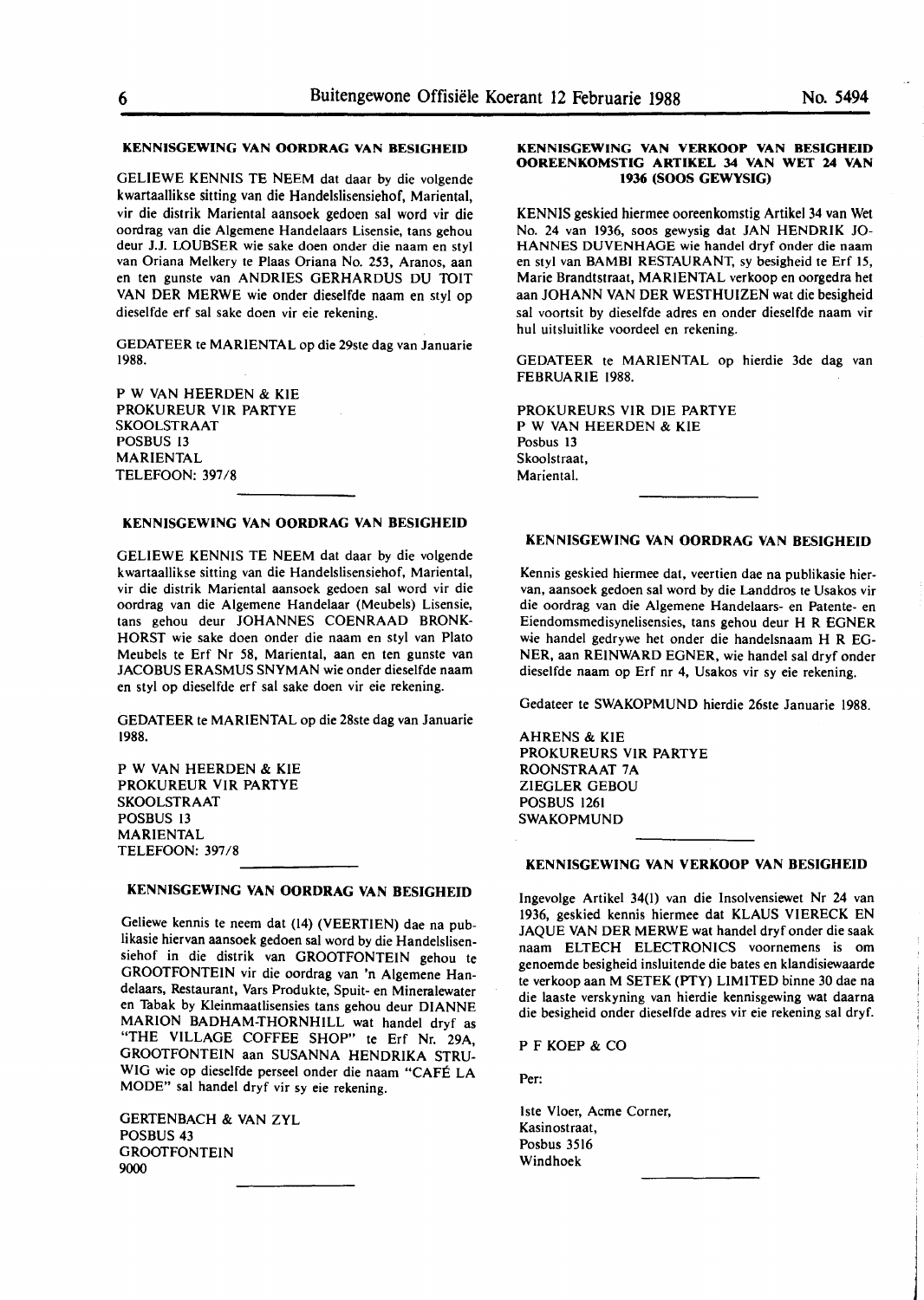#### **KENNISGEWING VAN OORDRAG VAN BESIGHEID**

Kennis geskied hiermee dat, veertien dae na publikasie hiervan, aansoek gedoen sal word by die Landdros te Usakos vir die oordrag van die Algemene Handelaars- en Patente- en Eiendomsmedisynelisensies, tans gehou deur H R EGNER wie handel dryf onder die naam en styl van H R EGNER, te Erwe nrs *5* en 6, Usakos, aan REINWARD EGNER, wie handel sal dryf onder dieselfde persele vir sy eie rekening.

Gedateer te **SWAKOPMUND** hierdie 26ste dag van Januarie 1988.

AHRENS & **KIE PROKUREURS VIR PARTYE ROONSTRAAT** 7 A ZIEGLER GEBOU POSBUS 1261 SWAKOPMUND

#### **KENNISGEWING VAN OORDRAG VAN BESIGHEID**

Kennis geskied hiermee dat, veertien dae na publikasie hiervan, aansoek gedoen sal word by die Landdros te Usakos vir die oordrag van die Algemene Handelaars-, Motor Garage-, Restaurant- en Spuit- en Mineralewaterhandelaarslisensies, tans gehou deur H R EGNER wie handel dryf onder die naam en sty! van HR EGNER, te Erf nr 185, Usakos, aan REINWARD EGNER, wie handel sal dryf onder dieselfde perseel Usakos vir sy eie rekening.

Gedateer te SWAKOPMUND hierdie 26ste dag van Januarie 1988.

AHRENS & **KIE**  PROKUREURS VIR PARTYE ROONSTRAAT 7A ZIEGLER GEBOU POSBUS 1261 SWAKOPMUND

#### **KENNISGEWING VAN OORDRAG VAN LISENSIE**

Geliewe kennis te neem dat veertien (14) dae na publikasie hiervan aansoek gedoen sal word by die Handelslisensiehof in die distrik **van GROOfFONTEIN** gehou te **GROOfFON-**TEIN vir die oordrag van 'n Algemene Handelaar, Tabak by Kleinmaat, Varsprodukte, Restaurant en Spuit en Minerale water lisensies, tans gehou deur ANNA FRANCINA FER-REIRA wat handel dryf as "DAN LUl'S STEAKHOUSE" te Erf Nr. 814, Bernhardstraat, GROOfFONTEIN aan ARSELIO FRANCISCO TEIXEIRA DIAS wie op dieselfde perseel onder dieselfde naam en sty! sal handel dryf vir sy eie rekening.

GERTENBACH & VAN ZYL POSBUS 43 **GROOTFONTEIN** 9000

#### **NOTICE OF TRANSFER OF BUSINESS**

BE PLEASED TO TAKE NOTICE that Application will be made within 14/FOURTEEN days from publication of this notice to the Licensing Court at WINDHOEK for the transfer of a General Dealer's Licence (Retail) and a General Dealer's Licence (WHOLESALE) held by FREDDY HIRSCH BIZERBA SCALES (PROPRIETARY) LIMI-TED who trades on Erf No. 3505, Ruhr Street, Northern Industrial Area, WINDHOEK to F.H.B. SCALES (PROPRIETARY) LIMITED trading as FREDDY HIRSCH BIZERBA SCALES NAMIBIA who will continue to carry on trading on the same premises referred to above.

This publication shall also serve as notice being given in terms of Section 34 of the Insolvency Act of 1936.

PF KOEP & CO

Per: **(Sgd.) A** F van Zijl

**ATIDRNEYS FOR APPLICANT**  1st Floor, Acme Corner Kasino Street, PO Box 3516 WINDHOEK

#### **OORDRAG VAN LISENSIE**

KENNIS GESKIED HIERMEE dat na afloop van 14 (VEERTIEN) dae vanaf verskyning van hierdie Kennisgewing aansoek gedoen sal word by die Handelslisensiehof vir die distrik WDERITZ om oordrag van die Algemene Handelaar, wat gehou is deur J.D. VISSER ten opsigte van die perseel en besigheid wat daarin gedryf word onder die Naam KRYMEKAAR WINKEL Erf 106, KHANBEB, AUS aan EDWARD APOLLUS wie sodanige besigheid vir eie belang en rekening dryf onder die naam KRYMEKAAR WINKEL.

**RISSIK, COX** & **PROBART**  PROKUREURS VIR PARTYE 5de Laan Posbus 90 KEETMANSHOOP 9000

**KEETMANSHOOP** 29 Januarie 1988.